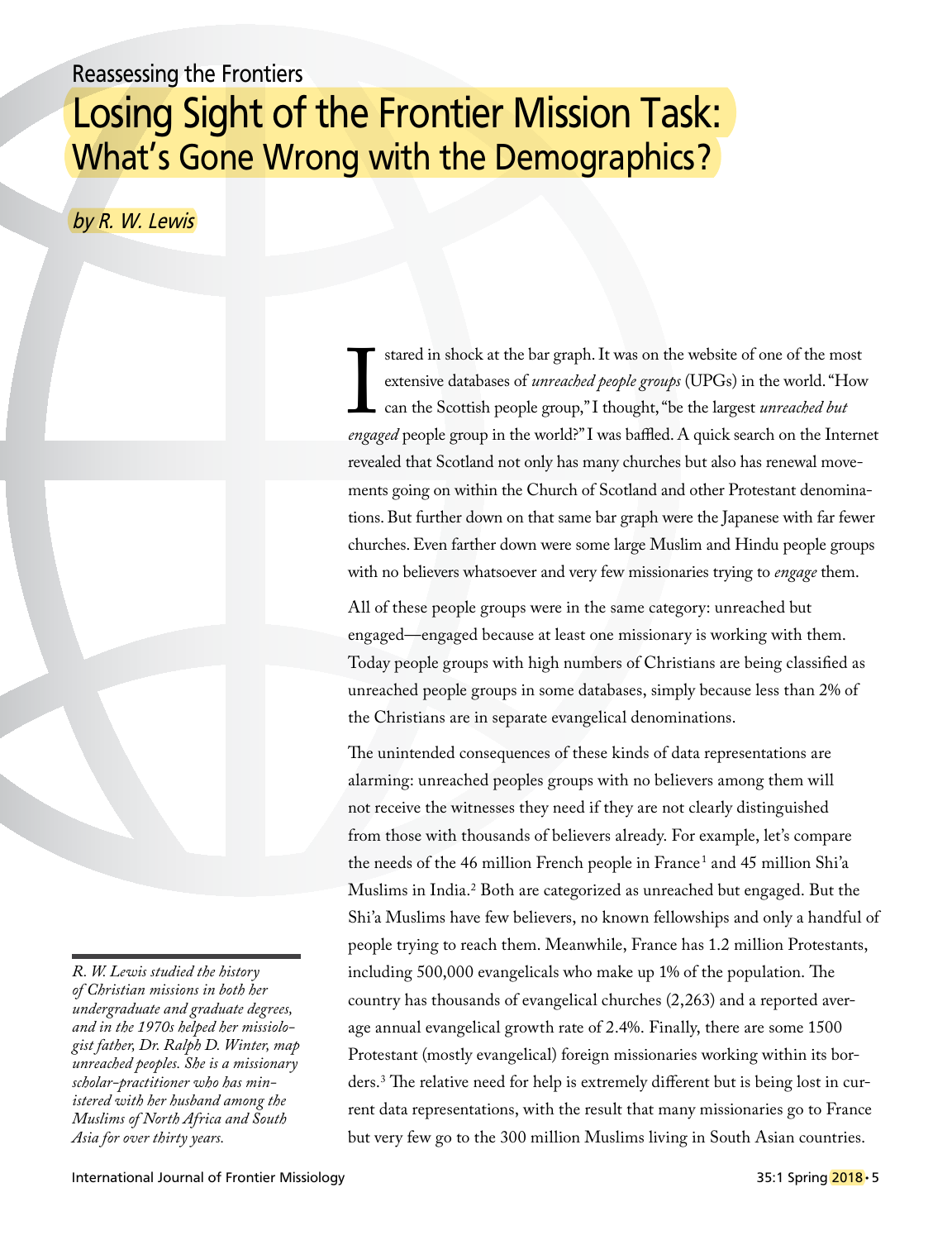Somehow the frontier mission task has become confused and obscured. How did we lose sight of the *frontier people groups*—namely, those that have not yet had any missiological breakthrough with a resulting movement of believers in their people group?

### Discovering the Frontier Mission Task

Over four decades ago, demographers at World Vision's MARC and mission scholars at Fuller Theological Seminary's School of World Mission (SWM) realized that there remained thousands of cultures without a witness to Christ. One of those SWM professors, my father, the late missiologist Dr. Ralph Winter, chose the term *hidden people groups*<sup>4</sup> to refer to overlooked people groups that had neither any indigenous movement of believers in Christ nor many witnesses coming from other cultures.

Dr. Winter showed the desperate plight of these hidden people groups graphically on the pie chart called "Penetrating the Last Frontiers."5As a recent graduate of Caltech, I worked with my father to show the statistics on that pie chart. He wanted to clearly distinguish between those non-Christians who could be reached by Christians in their own culture and the people in hidden people groups, which were *culturally distant non-Christians*—those who were so sufficiently different culturally and linguistically from any Christian church that they could not realistically be assimilated into existing fellowships but needed their own fellowships.

The term *frontier missions* was coined at that time because the word missions was being applied broadly and legitimately to many different mission endeavors. The term frontier missions sought to specify the pioneering or frontier mission task facing those going to people groups "where Christ has not been named . . . not building on another's foundation" (Rom. 15:20). This task was to be distinguished from the very legitimate evangelistic and discipling task of those missionaries

who were trying to help Christians in people groups that already had their own churches—whether or not they were active or in need of revival or reformation.

In the early 80s, the term used for people groups requiring frontier mission efforts was changed to unreached people groups, which meant "people groups without an indigenous church-planting movement." A number of agencies arose (e.g., Joshua Project and Adopt-a-People Clearing House) to try to figure out and illustrate which people groups were unreached people groups so that missionaries could be sent to them. However, as chronicled in David Datema's recent article,<sup>6</sup> this initial definition of UPG was quickly broadened and eventually has led to the confusion I wish to address in this article.

*Why are most missionaries still going to people groups that have strong churches and movements to Christ?*

## The Purpose of Frontier Missions Demographics: Strategic Deployment

The frontier mission task is to catalyze self-sustaining indigenous movements to Christ in every people group that does not yet have one. I will refer to these people groups as frontier people groups.7 This task includes identifying and overcoming barriers to that goal.

The purpose of unreached people group demographics is strategic deployment of missionaries: to mobilize churches and agencies to send workers to the people groups where they are most needed, specifically frontier people groups—unreached people groups

with a) no movements to Christ of their own and b) virtually no laborers to bring them the message.

Yet after forty years, far less than 1% of the global mission workforce is going to these frontier people groups that make up roughly one third of the world's population. The vast majority of missionaries are still going to people groups that already have strong churches and movements to Christ. Why?

I believe the primary cause of disproportionate sending is a lack of clear demographics. The frontier people groups, those which have never had any movement to Christ, are not being distinctly highlighted. Changing the criteria of unreached people groups, such as including all people groups with less than 2% evangelical in this category, has resulted in the inclusion of many people groups with strong national movements to Christ.

Today many maps and charts of unreached people groups do not clearly distinguish between:

- 1. people groups that have not had any movements to Christ (frontier people groups);
- 2. people groups that now have sustainable indigenous movements among them, though small, and;
- 3. people groups with a lot of nonevangelical or even nominal Christians who still need help with renewal and outreach to their own group.

*These three types of people groups need different missiological approaches.* Notice that it is possible to partner with indigenous/national churches in the latter two kinds of people groups, but not in the first kind. Although all three are being classified as unreached, only the frontier people groups (#1) require a cross-cultural effort by any witness, even if that witness is coming from adjacent people groups with believers but distinct cultures and identities.

Since most churches prefer to send people to partner with existing Christians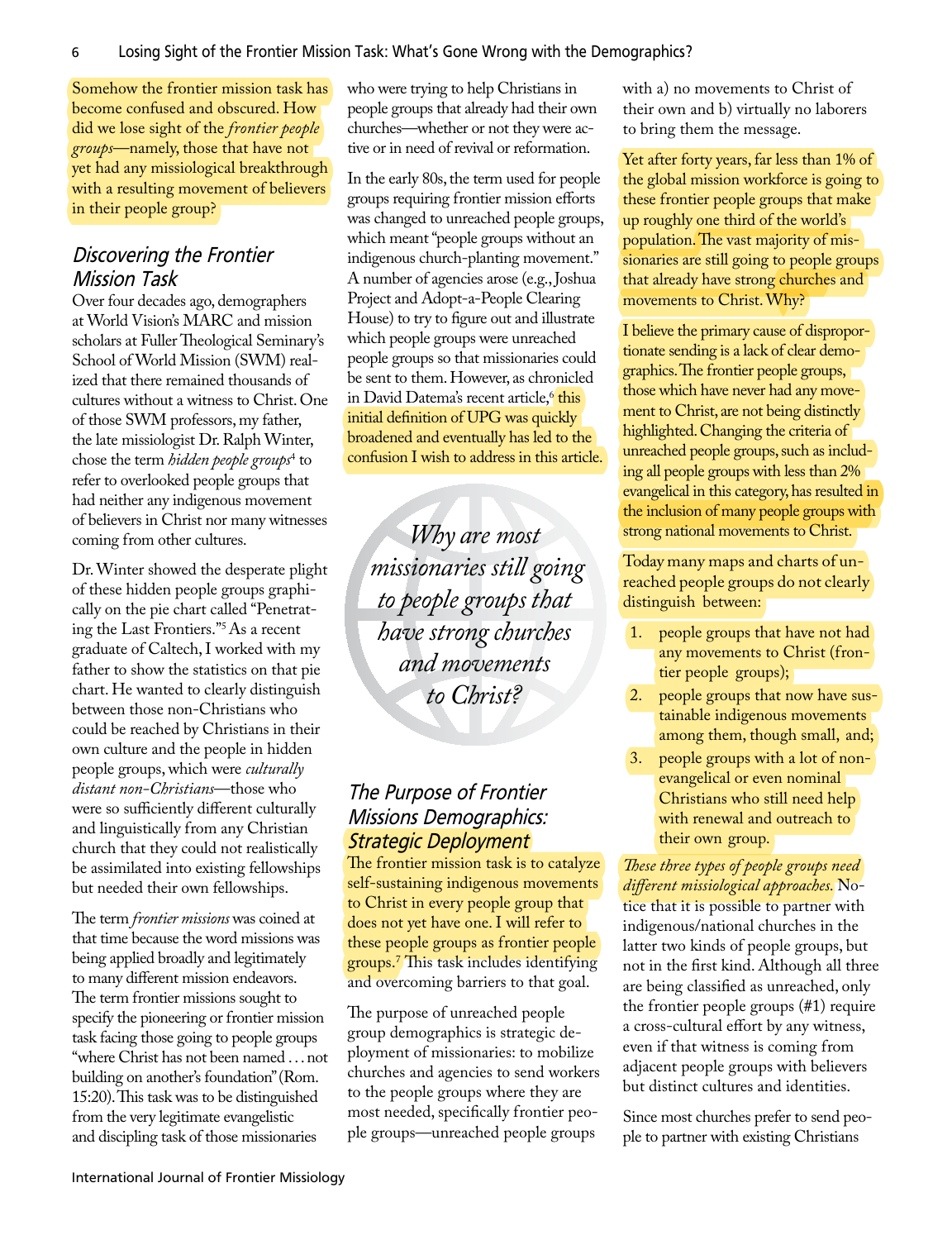and church movements, the frontier people groups are inadvertently eliminated from deployment options. The result is that the areas with the most Christians receive the most missionaries: Oceania receives 300 foreign missionaries per million people, Latin America receives 162, Europe 146, North America 113, and Africa 93. However, all of Asia receives on average only 13 foreign missionaries per million people, with India coming in very low at only 7 foreign missionaries per million.8

Current UPG demographic databases do not prioritize clearly the people groups with NO existing churches let alone no believers—with whom to work. So recruitment and deployment of missionaries around the globe is not taking into account this crucial difference. As a result, hundreds of large frontier people groups (who do not currently have sufficient help to catalyze an indigenous movement to Christ in their midst) are being completely overlooked.

This problem shows why we need a new term, one that cannot be stretched more broadly, that would refer *only* to those people groups that have never yet had such an indigenous movement. Because the already-established term, frontier missions, refers to this pioneering task, I believe that frontier people groups is the best term to use for these groups. Having a new term will help us to keep clear the distinctive needs of frontier people groups and the different kinds of problems faced in pioneering work.

## Re-Clarifying the Frontier Mission Task: How Demographics Have Changed the Criteria for Success

Shifting the definition of unreached people groups has also confused the frontier mission task. So, not only are frontier people groups no longer clearly distinguishable, which impacts deployment, but mission strategies have also been inadvertently affected by changing criteria for success.

# **Here I** aving a new term will help clarify the distinctive needs of frontier people grous the different problems faced in pioneeri *distinctive needs of frontier people groups and the different problems faced in pioneering work.*

Several problems confusing the to develop resources that have helped frontier task will be discussed in detail below, but here is one quick example: the Scottish people have a long history of indigenous movements to Christ and a high percentage of Protestant adherents, but few separate evangelical denominations. Currently the IMB people groups website <sup>9</sup> does not track the percentage of a people in a given group who consider themselves Christian (whether Protestant, Catholic, or Orthodox, etc.), but only the percentage who consider themselves evangelicals. They use *new evangelical churches planted* as a key sign of progress. This means people groups like the Scottish will continue to be classified as unreached people groups even if renewal movements completely transform and fill up their existing churches and denominations with new believers. In order to succeed in getting the Scottish people off the IMB list of unreached people groups, it is painfully apparent that indigenous renewal movements are not sufficient. New separate evangelical churches must be planted.

The Joshua Project is more selective and they have eliminated from their lists of UPGs any people group with more than 5% Christian identification. However, their site also uses the 2% evangelical cutoff, a criterion that lumps frontier people groups, that have had no movements to Christ, together with UPGs that have strong movements to Christ. Again, we are inadvertently losing sight of the frontier mission task.

It has been a mammoth task to develop the brilliant tools needed to track the progress of the gospel among the people groups of the world. We all owe a huge debt of gratitude to organizations like Joshua Project, the Southern Baptists (IMB), Finishing the Task, and many others, for paying the price

us refocus the mission movement on reaching every people group on earth. Mission agency leaders, like my husband and me, and mobilization organizations have been very dependent on their data to determine strategic deployment. Having spent the last couple years discussing the need for clearer demographic representations of that task, I have been impressed by the deep commitment of all involved in the frontier mission task. I present now some of the main concerns that have come out during those discussions.

## Barriers to Understanding the Frontier Mission Task

### Problem #1: Confusing the Term Unreached People with Unreached People Groups

At a recent conference on global missions, one of the speakers said,

There are many areas of Los Angeles where less than 2% of the people are evangelicals. Unreached peoples are all around us.

All people who do not know God through Jesus Christ are equally lost and in need of a witness and can be considered unreached by the gospel. There are a lot of unreached people all around us, even in many of our churches. However, unsaved people do not belong to an unreached people group if they are part of a people group with vibrant churches that can help reach them. Maybe no church or missionary is reaching out to them, but they are still not part of an unreached people group.

In his 1984 article, "Unreached Peoples: What Are They and Where Are They?" Dr. Ralph Winter stated that,

Unreachedness is . . . not defined on the basis of whether there are any Christians, or whether there are any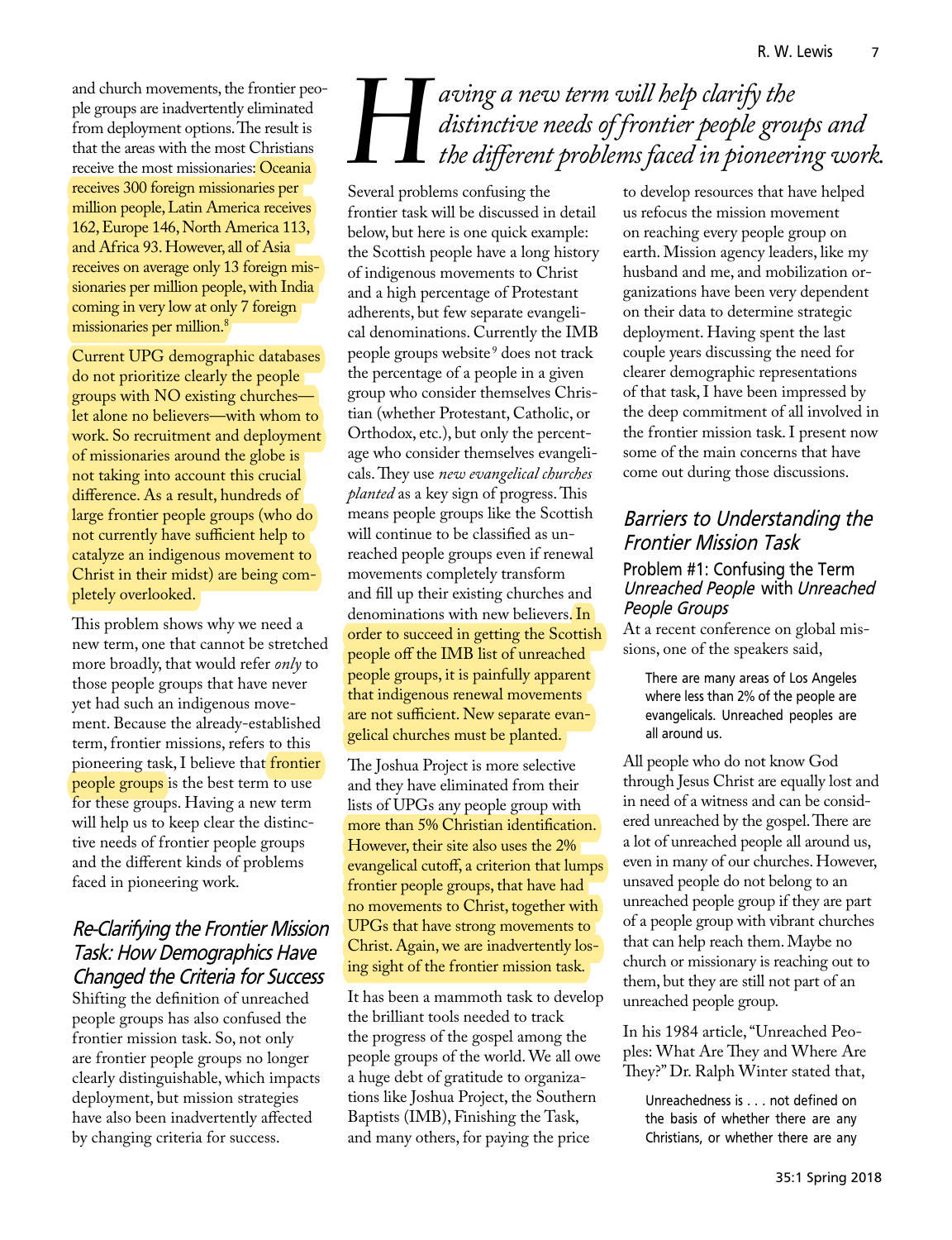missionaries working among them. It is defined on the basis of whether or not in that culture there is a viable, culturally relevant, witnessing church movement.10 (emphasis mine)

Some people claim such a distinction is unbiblical. But Paul himself makes this distinction in the book of Romans, though it is sometimes lost in English translations. Paul says of himself, "Paul . . . called to be an apostle of Jesus Christ, by the will of God" (Rom. 1:1) adding sometimes "not by the will of man" (Gal. 1:1) making clear that his calling is directly from God. He goes on to clarify "we received grace and apostleship from Jesus Christ our Lord to bring about the obedience of faith among all the Gentiles . . ." (Rom. 1:5). In the Greek this phrase, *pasin tois ethnesin,* means "all of the ethnic groups." It is not referring to all the lost or all unsaved people. In Romans 15, Paul explains that he will be passing through Rome on his way to people groups that have still not heard the message, saying, "It has always been my ambition to preach the gospel where Christ is not known, so that I would not be building on someone else's foundation" (Rom. 15:20). He asserts "now there is no more place for me to work in these regions" (v. 23), presumably not because everyone had been saved, but because there had been established enough of a culturally-relevant Greek movement to Christ in the regions he had passed through that his apostolic work was done there. He wants to move on to frontier mission areas.

The frontier missions task is to continue to push the kingdom forward at its edges, into the UPGs that are truly frontier people groups, where Christ has never been preached. Like Paul, many workers will have to leave behind places where there are already movements of indigenous believers, and move on to places where they will not be building on foundations laid by others.

Since unreached people are completely different from unreached people groups, it will help to have the term

frontier people groups to uniquely mean ethnically distinct people groups that do not yet have an indigenous sustainable movement to Christ within them. The demographers do not make this mistake, but it is becoming increasingly common in American churches. So the way we present our data must not obscure this distinction.

#### How UPG Demographics Confuse Unreached People with Unreached People Groups

1. Special interest people groups *are being added on to lists as completely new UPGs.* Blind people, deaf people, or other similar groups are being added to some lists as brand new people groups—even though

*Frontier people groups do not yet have an indigenous sustainable movement to Christ within them.*

they are spread across multiple languages and cultures. Joshua Project lists ten to fifteen million deaf people in India, but they belong to multiple religions and castes, so should they be listed as a distinct people group that can or should be reached separately from their families? I'm not so sure. Yes, they need specialized training and education in order to communicate with others and most likely a specialized evangelistic outreach. But, should deaf people have their own churches separate from those of their families? The deaf in any country are unreached people with special needs, but not, in my opinion, a distinct unreached

people group that cannot continue to function as part of the people group identity of their hearing family and friends.<sup>11</sup>

2. *Pockets of people groups who have become political refugees or economic migrants (diaspora people) are being added onto lists as new UPGs.* Global trade and difficult conditions have caused many families to move to another country. Increasingly, these new small communities of diaspora people are getting added on as new unreached people groups, sometimes even when these groups are as small as fifty people. As long as they maintain their ties with their families in their homelands, these representatives of unreached people groups are not really a new UPG.12

> If a movement to Christ happens in a *homeland people group* it is very likely to spread to connected diaspora people. However, winning people in diaspora communities does not usually impact the same people groups back home, who view them as traitors.13 So adding on small diaspora communities as "new" UPGs diverts attention from the core missiological problem of starting an indigenous movement that impacts the bulk of the population of that people group. Therefore, diaspora communities that continue to identify with their homeland should be tracked as part of those core people groups, not as new UPG groups. The Kazakhs, then, would show up as one people group with twenty-seven diaspora locations, for example, instead of twenty-seven distinct UPGs.

These types of unhelpful additions to lists of unreached people groups in our databases confuse unreached people with unreached people groups and greatly increase the perceived remaining task. They lead to erroneous conclusions and presentations. For example, some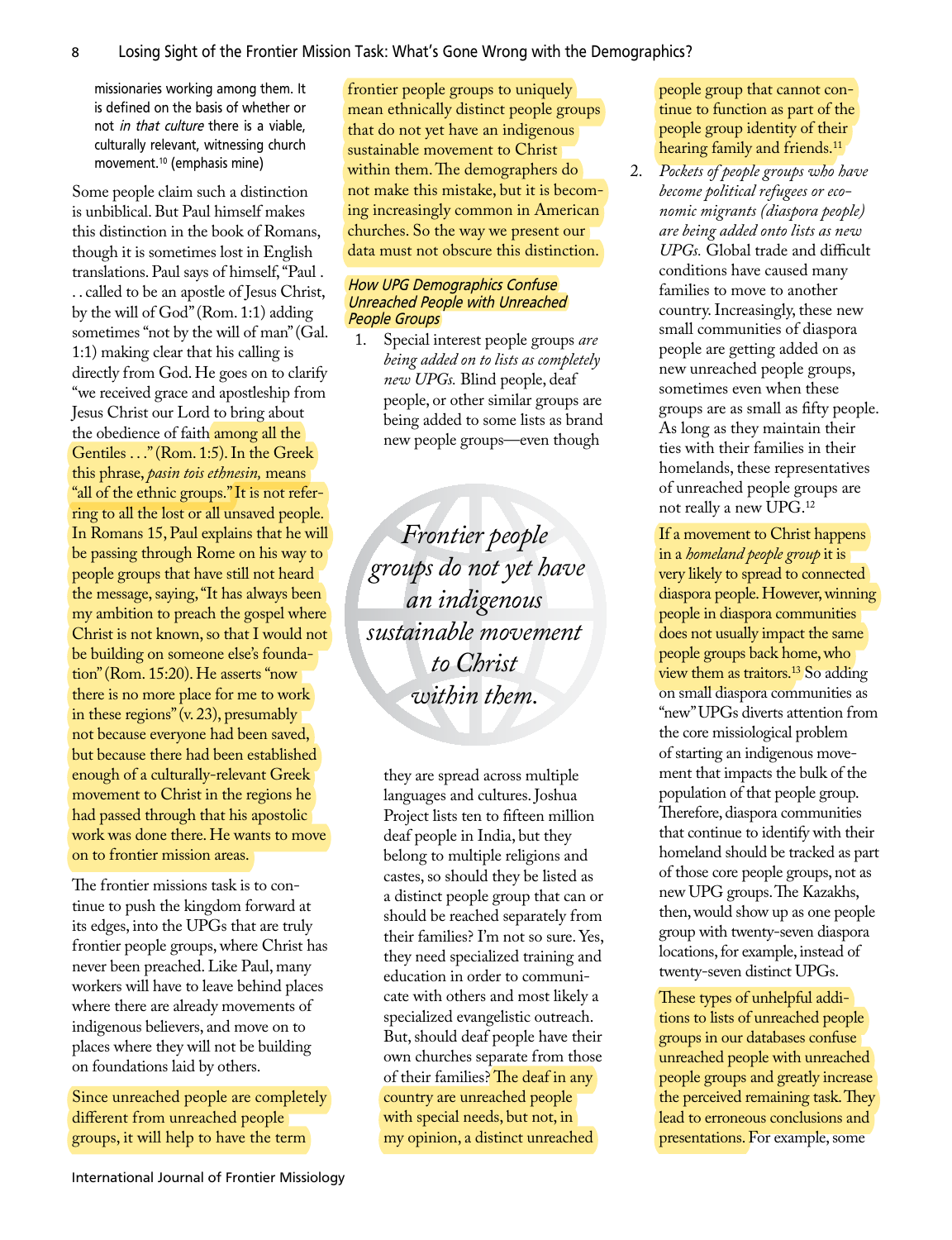mobilization presentations say that the USA has the most UPGs of any country in the world, after India. While the USA might have more *representatives* of different unreached people groups than any other country in the world, the total population of representatives of especially frontier unreached people groups in the US is very small. So if people from these diaspora groups come to Christ, they usually drop their old people group affiliation and become culturally American Christians, which makes it far less likely that they will be able to successfully reach out to relatives in their home country.

### Problem #2: Misusing the Terms Unengaged and Engaged

The terms unengaged and engaged came out of an important attempt to keep mission agencies and churches from sending teams that were piling up on top of each other in some unreached people groups while completely ignoring other unreached people groups in more difficult or remote areas. This worthy distinction was designed to help get the frontier mission task back on track, and get more people deployed into what I am calling the frontier people groups. It sought to identify which people groups had not yet been engaged—in other words, where there were neither believers from that people group, nor any concerted strategic effort by missionaries (from any country in the world) to bring the gospel to that people group.

This initiative is extremely important and very helpful for highlighting the frontier people groups. However, in the rush to identify unengaged people groups and to send missionaries to them, several things have become clouded or confused. These consequences were not expected but resulted from the way the unengaged data was defined, collected, and represented. Finishing the Task (FTT), an organization that focuses on collecting data on unengaged

# *While one team might engage a group of less* than 100,000, five million would need 50 times as many teams to be equally engaged. *than 100,000, five million would need 50 times as many teams to be equally engaged.*

people groups, counts a people group as engaged if it has at least *one* full-time worker engaged in church planting, while unengaged refers to unreached people groups (with populations as small as fifty in number) among whom there are no known full-time workers involved in evangelism and church planting.

#### Ways Engagement Demographics Confused the Frontier Mission Task

- 1. *The size of the UPGs was initially ignored.* From the beginning, very large people groups were taken off Finishing the Task's "Unengaged Unreached People Groups" (UUPGs) list if they had at least one person engaging that group with a long-term missionary effort. But, while one apostolic team might realistically be able to engage a people group of less than 100,000, a people group of five million would need *fifty times as many teams* to be equally engaged. This is especially true if the people group is spread throughout a large area or across several countries, or divided by other barriers such as caste. Encouragingly, FTT has recently begun to make a list of larger *under-engaged* people groups that have way too few people reaching out to them, with a new goal of at least 1 worker per 50,000 people. This change will significantly help the larger frontier people groups, taken off at the beginning, which now need to be added back on to the original list.
- 2. *Engagement became the goal or sign of success.* Let me emphasize that tracking engagement has been a significant help in moving deployment towards frontier people groups. Unfortunately, engaging an unengaged group has taken on more status or significance

with some churches and donors than persevering until movements are started in frontier people groups that are already minimally engaged. Those promoting engagement clearly state that it is just the beginning of what needs to be done to actually finish the task. However, agencies are being compared and judged by the number of new engagements they've begun rather than by success in establishing indigenous, reproducing movements to Christ.

3. *Contact began to be reported as engagement.* Since engagement was now the goal and sign of success, people who did not clearly understand the criteria began claiming to have engaged a people group long before they had even learned the language or made any progress in effectively sharing the gospel within that people group. Furthermore, the term engaged translates very poorly into other languages. So some national churches believe they have engaged a distinct unreached people group in their town simply because someone from that people group (a Sikh or Muslim) attends their church. They might even count all fifty people in their church as involved in engaging that people group, whether or not they are on a team committed to starting a movement among that people group.

> So a frontier UPG can be reported as engaged without even one mission team among them with a long-term commitment to learning the language and seeing an indigenous movement to Christ started within that people group. Even committed mission teams can abuse the term in order to seem successful. A mission team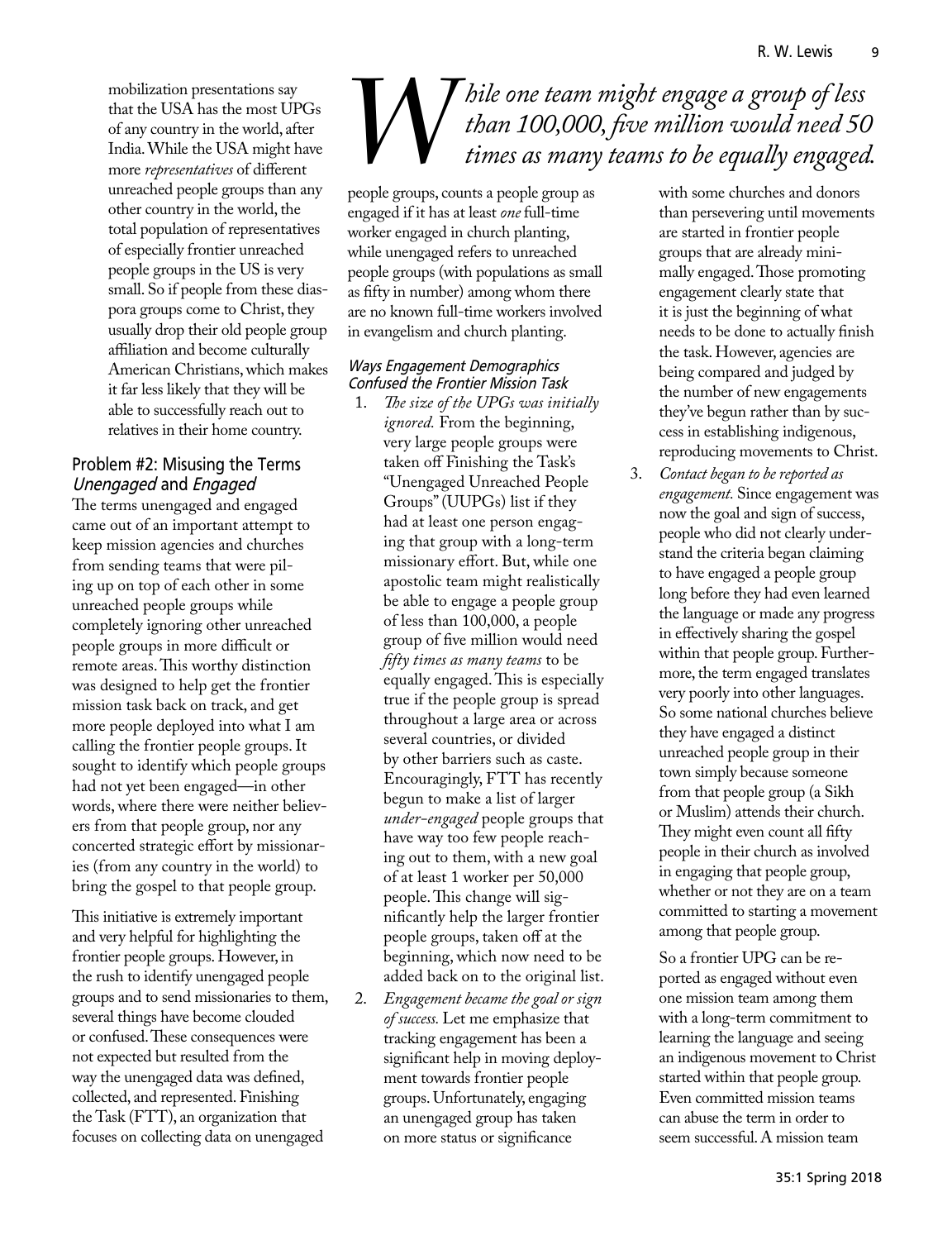who over time has developed relationships with people from different people groups is tempted to report that they have engaged all of those people groups. I myself saw this happen on a team of which I was a part. Mere contact should not be counted as engagement.

4. *Small diaspora communities have been distinctly labeled unengaged.* As mentioned earlier, this practice diverts attention from the full people group. For example, if 500 Indian Sikhs living in Paris are defined as a distinct unengaged people group, while 80 million Sikhs living in India are considered engaged, it might seem more strategic to churches to send a team to the unengaged Sikhs in France. But it is not. There has been such a rush to engage all of the unreached people groups that even tiny diaspora representatives of unreached people groups, as small as fifty people in size, are now getting priority over huge frontier people groups.

Unwittingly, a false impression is being given that a noteworthy beach head or inroad has been made into many large frontier people groups, by moving them into an engaged category, when in fact *no such noteworthy inroad has actually been made.* So, unfortunately, teams have been redirected and even reassigned on the basis of misleading information.

#### A Demographic Case Study: Engagement in India

Indian strategic demographer, Yashwant Koli, has called the OBCs (Other Backward Castes) of India14 the "elephant in the room" of the frontier mission task. Over 30% of all people living in UPGs *in the world* are in India. 90% of India's 1.3 billion people are in UPGs—more than the entire population of Africa, or of North and South America added together. Over 600 million of these people are members of OBCs living in roughly 2,500 people groups who will not

inter-marry and who each have their own clan gods.15 These OBC people groups (farmers and artisans who work with their hands, in the Shudra caste of Hinduism) make up over two-thirds of caste Hindus in India.

Using their definition, Finishing the Task reported in 2016 that fewer than a couple dozen people groups in the entire country of India (population 1.3 billion) are unengaged.16 However, in addition to the thousands of Hindu OBC people groups, there are also close to 200 million Muslim people in India also in thousands of people groups when you take into consideration languages and castes and sub-castes. On-the-ground experience shows that there are certainly no

> *90% of India's 1.3 billion people are in UPGs.*

sustained, targeted, strategic teams focused on the vast majority of India's Muslim or Hindu people groups.

Thousands of dedicated teams are required to effectively engage the thousands of large OBC and Muslim people groups of India, not even including the many Sikh, Jain, Buddhist, and other groups. But foreign teams *focused on Muslims* are in the mere dozens, and teams of national believers from elsewhere in India do not number significantly more. According to the *Atlas of Global Christianity,* as of 2010, the USA receives 32,000 foreign missionaries, Brazil, 20,000 foreign missionaries, the Democratic Republic of the Congo receives 15,000, and France receives 10,000—however, with more than

twice as many people as all these other countries added together, India receives only 8,000 foreign missionaries.17

I have often heard it said, "Let the Indian church reach India. It is easier for them." However, less than 2% of India's population is evangelical,<sup>18</sup> and 95% of the Christians are from Dalit (outcaste background) and tribal groups, with hundreds of distinct languages and cultures. As Koli pointed out, there are many significant barriers to reaching the UPGs of India.19 One particularly unfortunate barrier is that the OBCs historically refuse to even associate with Dalit and tribal people, because they fear defilement—and there is mutual prejudice with Muslim people groups, too. It is not realistic to expect that India's Christians can reach the 1 billion people in UPGs in India on their own, even with outside resourcing.20 Did we expect the earliest Christians in Africa (the Ethiopians and the Egyptian Coptic believers) to reach the entire continent of Africa by themselves? The task is just as great, if not greater.

Indian Christians still have huge numbers of unevangelized people among their own people groups. According to a former executive director of the Indian Mission Association (IMA comprised of some 200 agencies), most Indian agencies are focused on reaching their own people group or people groups of similar tribes and castes.21

Many of the middle class urban churches in India are not yet indigenous in their own cultures. In larger cities, these churches meet in English because that is the language they have in common, with believers coming from distant tribes or other language groups.

Establishing indigenous movements in the 3000+ remaining frontier people groups of India will require a huge cross-cultural effort (E2 and E3 evangelism),<sup>22</sup> learning new languages, changing eating habits, etc.—even for India's Christians. They need to have long-term commissioned teams with the know-how to work cross-culturally.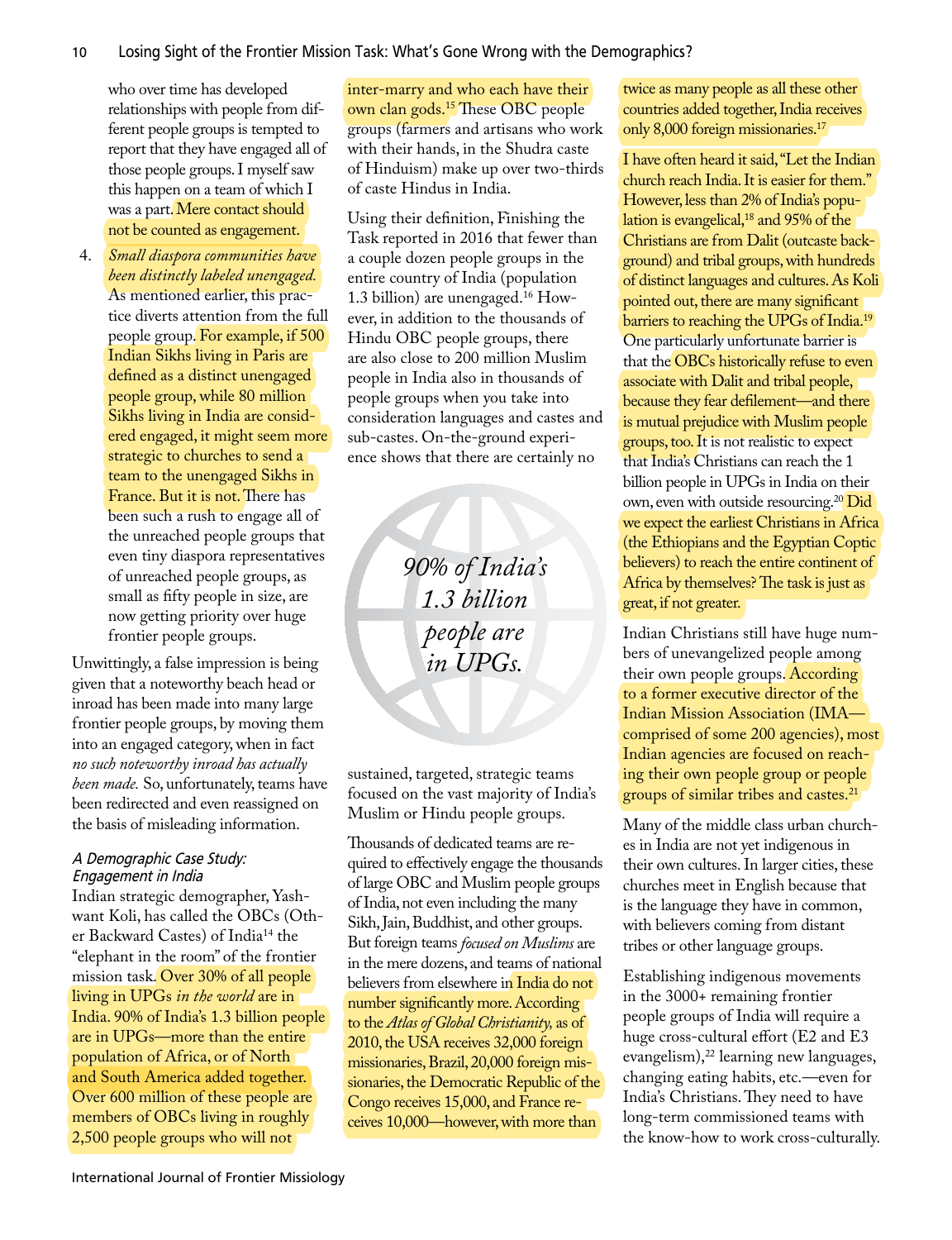# *F* or 1,700 years any outreach to new unreached<br>people groups was done by those we would<br>have considered non-evangelicals. *people groups was done by those we would have considered non-evangelicals.*

It is not as simple as having huge tent evangelistic campaigns, or inviting a Hindu or Muslim neighbor to church or Bible study in a trade language.

In India, where people groups have resisted intermarriage for millennia, more people group divisions are revealed as further research is done. It is highly unlikely that these thousands of people groups are being *effectively* engaged by anyone from anywhere, making them essentially unengaged even if some group reports being in association with them.

#### Problem #3: Replacing *Indigenous* Movements to Christ with Planting of Evangelical Churches as the Criteria for Success<sup>23</sup>

On the face of it, these two phrases may sound the same, but in fact they are not necessarily the same at all. There can be many evangelical churches planted, yet with no progress made in the establishing of an indigenous movement to Christ, and vice versa. A subtle distortion of the frontier mission task has resulted from measuring success by counting new churches planted instead of counting movements started. Let me give a couple clarifying examples.

#### Why Counting Churches Planted instead of Indigenous Movements Has Confused the Frontier Mission Task

1. *Non-indigenous evangelical churches are counted as if they are indigenous movements to Christ.* What if 3% of a certain Hindu people group have become believers? They have planted a number of evangelical churches in the last few years. Sounds good. But, what if those churches are in the English medium, the people sit in pews, sing Western songs, and are seen by the other 97% of that Hindu people group as completely irrelevant traitors to the people group,

whom they should oppose at all cost? Is this people group really reached now? Do they have an indigenous movement to Christ<sup>24</sup> among them? No, not really. A non-Christian people group should not be classified as reached on the basis of significant numbers of evangelical churches among them, if those churches are not a growing indigenous movement.

- 2. *Indigenous revival movements are not counted as movements to Christ unless new churches are planted.*  What if a group listed as a UPG has considered itself Christian for many centuries, has a Bible or even multiple Bible translations in its language, and has a growing renewal movement happening *within* its historical churches? They are Anglican, Lutheran, Armenian, Orthodox, Coptic, or even Presbyterian, and are genuine believers but do not identify with the term evangelical. They may oppose the establishment of distinct evangelical churches, and will not count as part of *2% evangelical* if we count only those who have left their historic churches. But do they have an indigenous movement to Christ, capable of sustaining itself without outside help? We would have to say "yes."
- 3. *Many* disciple-making movements (DMMs) *will not be counted.*  There are an increasing number of movements among unreached people groups from other religious backgrounds, such as Islam. These movements do not plant churches that fit Western criteria, and so the growth in believers may not be recognized and added into the demographic databases. So the goal needs to remain indigenous movements to Christ, even if new

separate evangelical churches are *not* being planted. The IMB is currently moving toward using the existence of movements to Christ as the criteria for unreached people groups, which should help significantly. Any people group should be classified as reached if they have a viable, indigenous, self-sustaining movement to genuine faith in Christ.

4. *Narrowing the definition of "true faith" down to "evangelical" nullifies the successful expansion of Christianity throughout history.* A vital historical excursus is required here. We wipe out almost the entire history of Christian missions if we assert that the only movements to Christ that "count" are those starting new separate evangelical congregations. This point will require much further treatment, but suffice it to say that for 1,700 years any outreach to new unreached people groups was mostly done by those we would have considered non-evangelicals. Most movements to Christ in history in UPGs, such as the Celtic movement in Ireland or the Presbyterian movement in Korea, have *not* fit our modern Western evangelical model of adult-only baptisms and congregational church ecclesiology. Even the American Protestant mission movement of the last 100–150 years does not completely fit the modern church-planting model.

> Likewise, renewal movements within older denominations throughout history have happened on a regular basis, and almost no century is without the Spirit of God moving in some way within these older Christian groups. Many monastic movements in the Catholic Church brought renewal and missionary outreach. Separatist renewal movements renewed churches by dividing them or by starting new churches, like the Waldensians,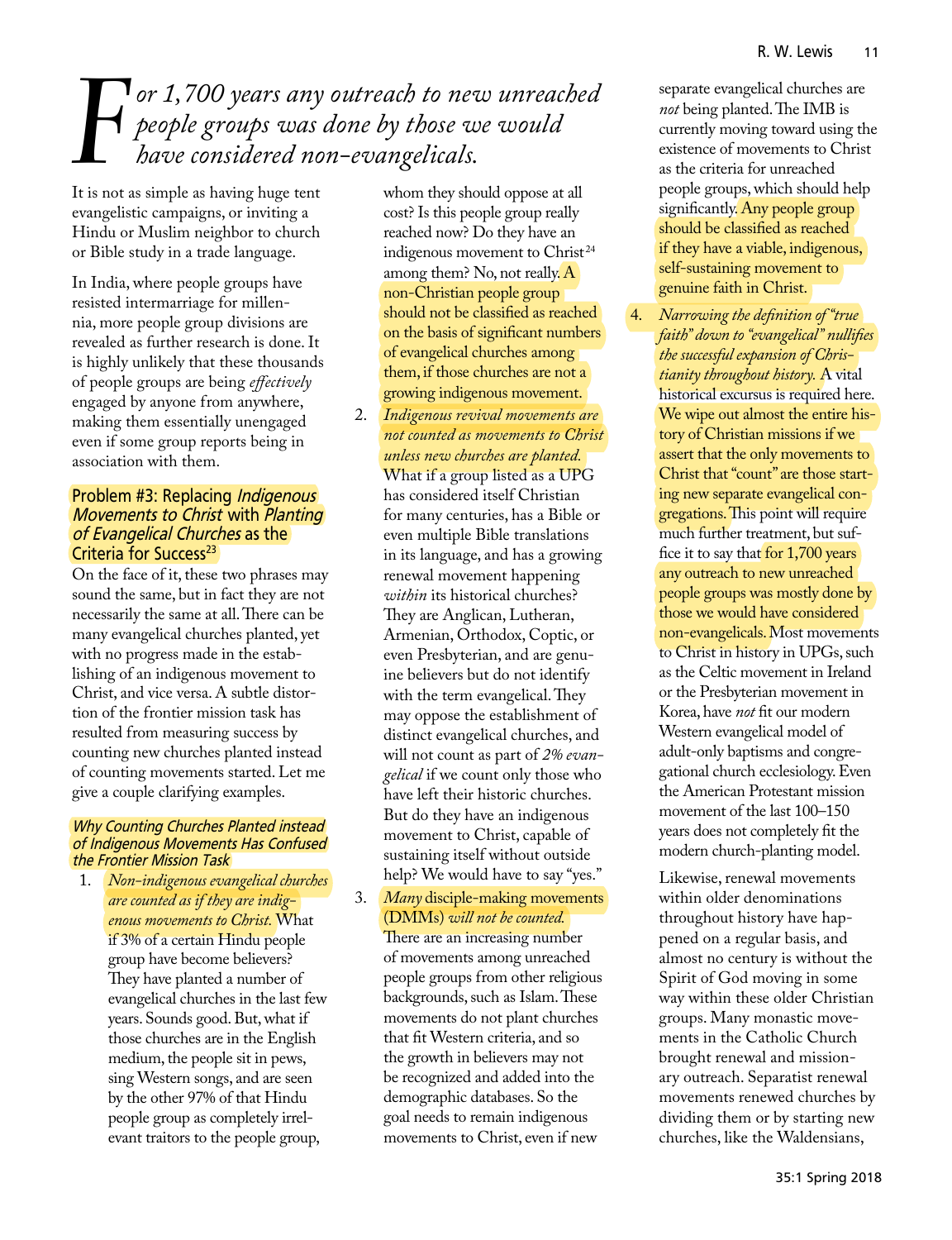the Hussites, and the Mennonites, or the Pietists, Puritans, and Baptists. These were also part of God's plan. But for our comparison here, it should be noted that separatist movements were not as effective in bringing renewal to Christianized populations as internal renewal movements, which did not divide the existing church. This pattern is also seen in the Protestant Reformation and the evangelical awakenings (the first of which was internal to the Church of England under John Wesley, who planted no new churches).25

While the modern evangelical model of church planting has been successful in some areas, it has largely been unsuccessful in high-identity, global-religion, multi-cultural areas, where people struggle to preserve their unique people group identity amidst an encroaching Western Christendom or threatening melting pot. God has used many other models throughout history, and our evangelical sympathies need to be opened to what he may want to do today.

#### Problem #4: Sending Churches Have Lost Sight of the Frontier Mission Task Because of Demographic Presentations

We cannot hold the global sending churches entirely responsible (or even mission agencies) for not sending people to frontier people groups or for faulty strategies when their view of success has been shaped by mobilization based on the demographics presently coming out of people group databases.

1. *Churches are confused about which people groups have the least help, and so continue to send missionaries to places with many missionaries.* The databases do not clearly show which people groups are frontier people groups, and many people groups that have strong movements to Christ in them are still included on lists of unreached people groups. While some databases assume

churches can figure things out for themselves, other compilations remove people groups if they have even minimal engagement. The result is that even mission mobilizing organizations are putting out false impressions that lead to unhelpful deployment, which militates against any progress among the least-reached.

2. *Churches are increasingly bypassing mission agencies to plant churches overseas modeled on churches in their home culture.* Church mission committees assume that church planting methods that work in an American pluralistic society will work in the highly clanoriented, stratified societies of the

*Churches are increasingly sending out short-term workers instead of long-term missionaries.*

remaining frontier people groups. So, churches bypass mission training and send out missionaries to plant churches in UPGs without understanding the problems and the consequences of planting new aggregate churches. The access to global communication and quick travel gives churches confidence that they can successfully supervise their own missionaries directly. But they rarely understand the complexities of cross-cultural outreach.

3. *Some churches are increasingly sending out short-term workers instead of long-term missionaries.* The number of short-term missionaries has exploded recently reaching

1.6 million in one year from the USA. An increasingly large percentage of foreign mission funds is being spent by US churches to send people for less than a month.<sup>26</sup> Meanwhile, this increase has not led to an increase in longterm workers as hoped. Very few short-term workers go to frontier people groups; instead they are sent to help existing churches. However, long-term commitment is normally needed for an indigenous movement to arise in a frontier people group. Perception and skill are acquired by learning the language and culture so that believers can be effectively discipled to reach out to others. My father told one pastor who promotes sending every church member on a short term, "It would not help short-staffed hospitals to have your church members come for two week shifts."

4. *Churches increasingly insist that their missionaries partner with local, national churches.* Of course, among the frontier people groups there are no such churches. But that is not being made explicitly clear by the demographic presentations.

### Five Problems Resulting When Missionaries are Required to Partner with Local Churches in Frontier People Groups

- 1. Since there are no national churches within frontier people groups, missionaries trying to reach them are forced to partner with churches from other geographically-adjacent people groups. They then try to get church members from the adjacent people groups to reach out (often crossculturally) to these unengaged and under-engaged frontier people groups who are proximate to them.
- 2. Frequently the local, national church partner never wholeheartedly adopts the neighboring frontier people group despite years of urging by the missionaries. This partnering strategy was used for nearly 300 years in an attempt to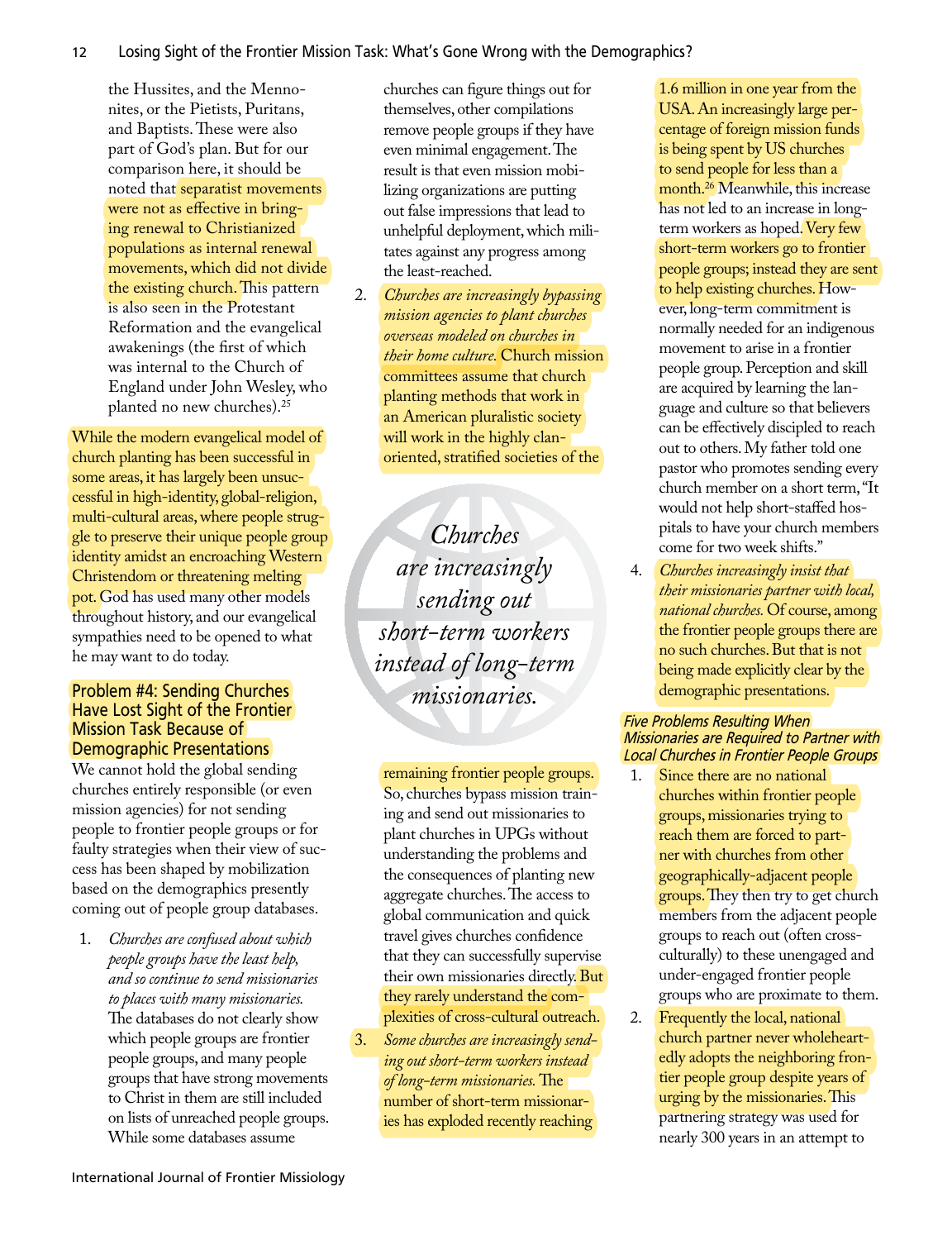reach the Kurdish people. Missionaries to the Kurds didn't go directly to the Muslim Kurdish people themselves but instead worked to revive Christian churches in Iraq and Turkey, hoping that the national Christians would reach the Muslim Kurds. However, they only succeeded in splitting churches and starting new denominations. Unfortunately, neither the older nor the newer congregations ever reached out to the Muslim Kurds who were more resistant than existing Christian-affiliated people groups.27

- 3. Missionaries will have to choose between learning the language of the partner national church, or mastering the heart language of the frontier people group they hope to eventually reach. Most never learn that heart language, making it more likely that the local national believers will follow suit. Without specific training otherwise, nearby believers are the least likely to recognize that they need to alter their culture and language to effectively reach neighbors of another people group and religion. How many people in American churches would take on a foreign culture and language to reach a nearby immigrant diaspora group?
- 4. Missionaries try to train their partners in local churches to do something that they have never done themselves, namely start a movement in a frontier people group. In India, such training is often done in English on short training trips. The sending churches expect this to impact the hundreds of millions of people in middle and upper caste Hindu, Muslim and Sikh UPG groups, who mostly refuse to associate with Christians from lower castes or tribal groups.
- 5. Missionaries falsely assume that it will be automatically easier for people from the local partner church to reach out to

# The next generation is not conscious of the<br>thousands of people groups still waiting the *hear for the first time*. *thousands of people groups still waiting to hear for the first time.*

neighboring people groups. It's more likely that Christians from adjacent people groups will try to extract individuals from these neighboring families and communities into their own Bible studies and churches. Or they may expect themselves to lead and run the new churches in these neighboring communities, which is the very same assumption that foreign workers make when they hamper movements.

These problems can be minimized if the foreign missionary has already been successful in starting a movement in a different frontier people group. It also helps if an otherwise inexperienced foreign worker has taken training from a successful movement-catalyst, who then works long-term alongside the believers from a proximate Christian people group to establish a distinct indigenous movement to Christ among that particular people group.

## Conclusion

### New Demographic Presentations Are Needed

The question now is: is there a way to change how we present our demographics so we can lead churches to refocus on the still-great need for long-term workers to the one third of the world in frontier people groups?

1. *How can we distinguish between different types of UPGs?* Some of the data websites are designed for showing what progress the gospel has already made, and others for showing where unreached people groups are, without making a clear distinction between frontier people groups (those with no movement to Christ) and other unreached people groups. Others show

unengaged people groups but do not take into account their size when calculating true need. Still other sites show all unreached people groups, regardless of size, with one dot representing a group from less than a thousand to tens of millions. Small diaspora groups are given as much weight as large homeland groups.

- 2. *How can we show where all the workers are going?* Most of our demographic UPG sites do not even show where all the workers are going, or not going. The 1978 pie chart, called "Penetrating the Final Frontiers," arrested people by showing them that the vast majority of missionaries were going to work with Christians, regardless of the continent or the context. This statistic is not currently being shown on any website at all.
- 3. *How can we distinguish between those people groups with a movement able to continue reaching them (E0 and E1 outreach) and those peoples still waiting for outside help (needing cross-cultural E2 and E3 outreach)?* These tasks are significantly different and require different training for those sent, and different kinds of help/ support from outside the people group. Churches need to be clear about the differences, and then challenged to adopt or help send some people long-term to frontier people groups. They need to understand that they cannot insist that their missionaries partner with local churches in people groups where there are no churches.
- 4. *How can our data collection and representation encourage the best mission strategies?* Demographic website developers need to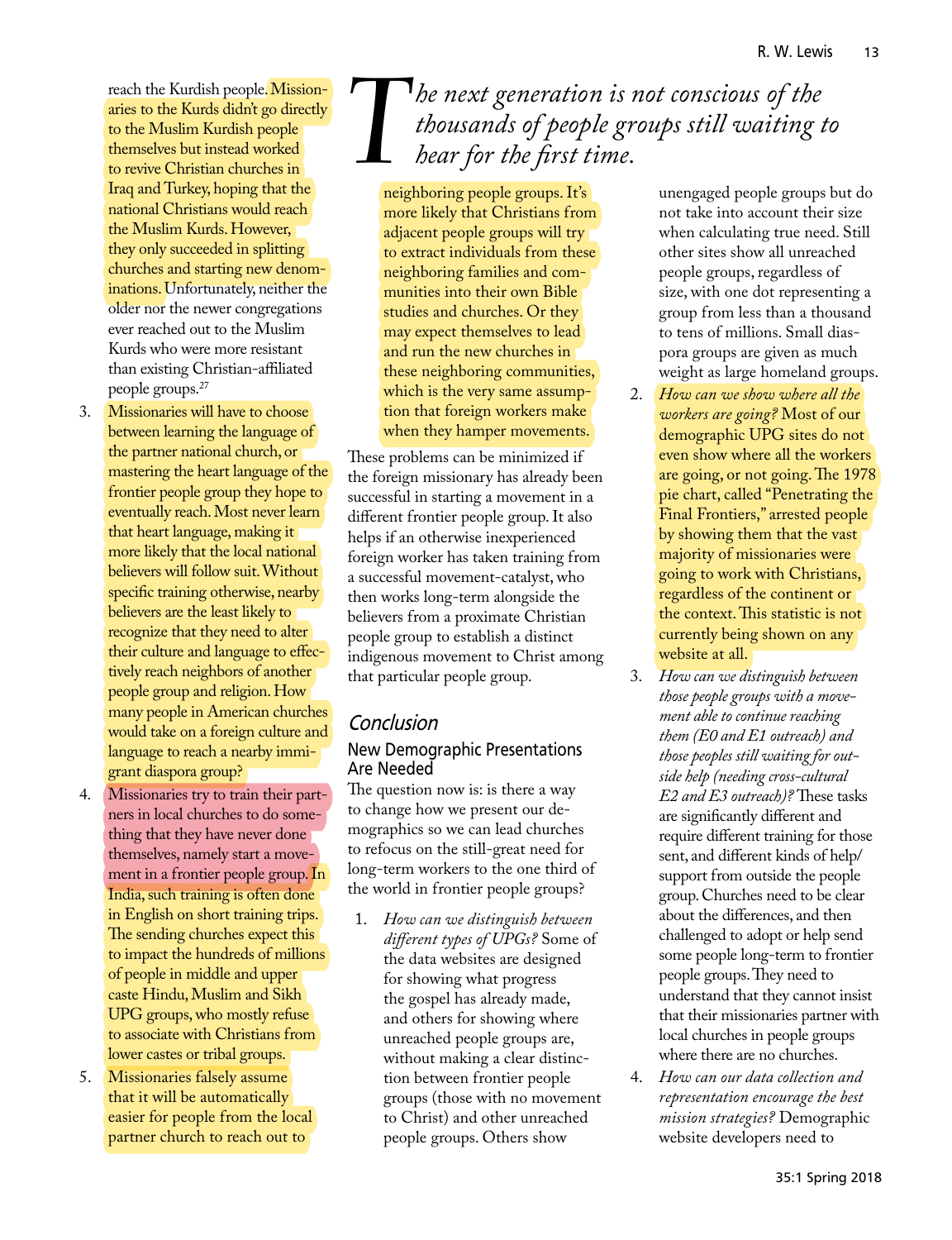realize how their measurement and reporting of people groups is determining the strategies being used on the field. How can our statistical representations help agencies and churches to understand and work toward a replicating, indigenous movement to Christ? Is there a way to present this data in graphs, charts, videos, or other media that will improve their strategies?

### How Can Our Graphic Representations Show Truth-at-a-Glance?

Most Christians do not know how to interpret our graphs and charts. Some websites even show that the people making them do not know that the charts are giving false impressions. How can we make clear the need for thousands more long-term workers to frontier people groups? Churches and agencies think we are making progress among unreached people groups, and we are, as currently defined. However, they are not taking into account decades-long trends that are crippling progress towards reaching frontier people groups. These subtle shifts add many people groups to UPG lists that are not frontier people groups, divert funds from long-term workers to short-term mission trips, bypass frontier people groups by requiring workers to partner with existing national churches, and plant aggregate churches instead of replicating movements.

My conviction is that there must be Truth-at-a-Glance demographic representations if a new generation is to comprehend this remaining mission task. Mobilizers should be able to easily access and show only the frontier people groups that will never hear without long-term commitment of believers from other cultures. If people are using Joshua Project and IMB maps and data for deployment, the accuracy on the detailed level is not as important as giving people the right impression about where workers are most needed and what kind

of outreach is needed in that people group (E0-E3). The interaction of mission demographers over the last year and a half is encouraging, and these misunderstandings I have listed here in this article are being addressed. But sending churches cannot be expected to sort through the data to figure out what is going on.

The next generation is not conscious of the thousands of people groups still waiting to hear for the first time. I believe a new generation will arise to this exciting opportunity to help fulfill God's promise to "bless all the families of the earth" if the need is made clear to them. IJFM

*Why are most missionaries still going to people groups that have strong churches and movements to Christ?*

### Endnotes

1 Joshua Project shows of the approximately 65 million people in France, 46 million are native French. By France we mean metropolitan France in Europe, or France proper, not including its overseas departments and territories.

2 http://www.shianumbers.com/shiamuslims-population.html.

3 The number of Protestants (1.2 million) and the average growth rate of evangelicals (2.4% yearly), *Operation World,* 7th Edition, (Downers Grove, IL: InterVarsity Press, 2010), 340-341. The number of evangelicals (500,000) and number of evangelical churches (2,263), *Annuaire Evangélique 2017* (Marpent, France: BLF Editions, 2016), 290. The number of missionaries from 2001, *Operation World, 21st Century Edition,* 6th Edition, (Downers Grove, IL: InterVarsity Press, 2001), 750.

4 The term *hidden peoples* was later replaced by *unreached people groups* (UPGs), but then the meaning was slowly changed to include many people groups that already have ongoing indigenous movements to faith in Christ.

5 "Penetrating the Last Frontiers." This mapping of demographic statistics will be taken up in my second article in an upcoming issue of the *IJFM* (35:2, April–June 2018).

6 www.ijfm.org/PDFs\_IJFM/33\_2\_ PDFs/IJFM\_33\_2-Datema.pdf

<sup>7</sup> After two years of discussions regarding the term UPGs, which is too easily confused with unreached or lost people, I am proposing using the term *frontier people groups* to clearly specify only those UPGs that have never had an indigenous movement to Christ.

8 Using data from the *Atlas of Global Christianity,* Todd Johnson and Kenneth Ross, eds., (Edinburgh University Press, 2009), 267–283.

<sup>9</sup> www.peoplegroups.com maintained by the IMB (International Mission Board of the Southern Baptist Convention)

<sup>10</sup> Ralph D. Winter, "Unreached Peoples: What Are They and Where Are They?," in *Reaching the Unreached: The Old-New Challenge,* ed. Harvie M. Conn (Phillipsburg, NJ: Presbyterian and Reformed, 1984), 47.

<sup>11</sup> New people groups are formed when part of a group develops a distinct enough identity that it will no longer intermarry with the original group. Unfortunately, sometimes those becoming believers will break off from their people group, refusing to associate with or intermarry with pre-believers from their own culture, either joining a Christianized people group or forming a new people group. Rodney Stark points out in his book *The Rise of Christianity: How the Obscure, Marginal Jesus Movement Became the Dominant Religious Force in the Western World in a Few Centuries* (San Francisco, CA: Harper Collins, 1996), 111-115, how much the growth of the church in the early centuries depended on ongoing intermarriage between the believers and non-believers in what he termed *open networks.* http://www.missionfrontiers. org/issue/article/sharing-the- gospelthrough-open-networks.

12 So reaching the 900 Japanese people in Moscow is probably not a completely new missiological problem but needs to be resourced and coordinated with the larger effort to reach Japanese in their homeland. Only large independent immigrant or refugee populations, like the Swahili-speaking Indian diaspora in East Africa, should be considered a newer people group.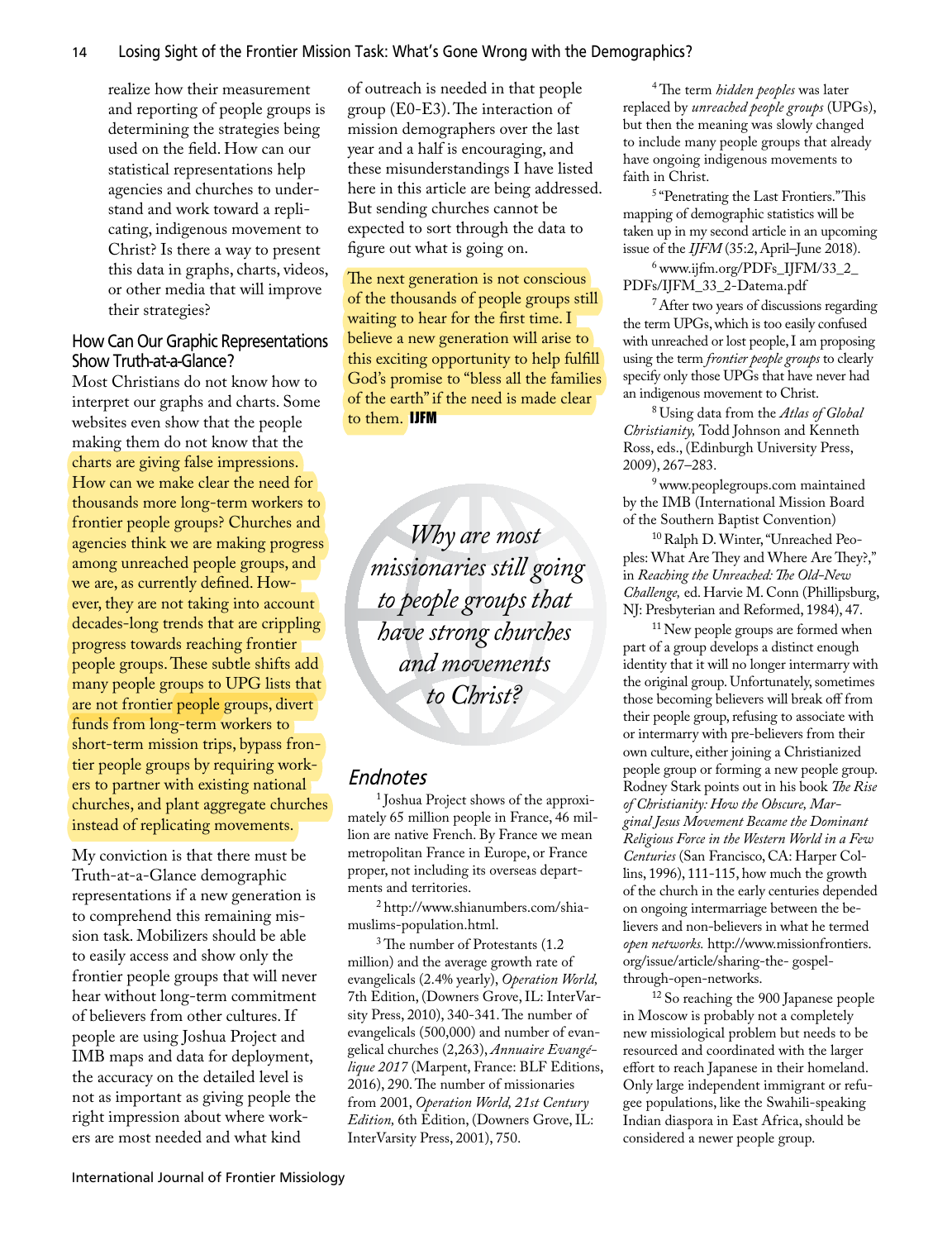<sup>13</sup> See discussion in a Pushtun context: http://www.ijfm.org/PDFs\_IJFM/27\_3\_ PDFs/refining\_bartlotti.pdf.

14 From an email exchange with Yashwant Koli, Feb. 5, 2018: "In official Indian terminology OBC is the acronym for 'Other Backward Classes' as the British used the term 'class' as synonymous with 'caste.' After independence, India finds it convenient to carry on with that terminology to cover up for the caste composition of such constitutionally defined categories. I prefer using Other Backward Castes to highlight that this large bloc of people groups are primarily (though not exclusively) made up of people from the fourth Indian caste group, the Shudras."

15 See article by Yashwant Koli, "Other Backward Castes (OBCs): The World's Largest Megabloc of UPGs," *IJFM* 32:1 (Spring 2015), 20-21. http://www.ijfm.org/ PDFs\_IJFM/32\_1\_PDFs/IJFM\_32\_1- Koli.pdf. From "Other Backward Castes," 20: "It gets far more complex when we realize that OBCs are an artificial constitutional construct. In fact, people self-identify by their *jati* or traditional occupation sub-caste they are born into—regardless of their current occupation. Each jati is endogamous (you can only marry within the jati) but made up of many lineage clans called *gotras* that are exogamous, i.e. you have to marry outside the gotra. Very few jatis are even called by the same name across the state and language boundaries. Each jati is therefore an ethnolinguistic endogamous people group. A 2002 compilation of both the central and state lists ('schedules') of OBCs show totals of 2,176 and 2,551. These numbers can rightly be interpreted to say that the bloc of Hindu OBCs is made up of between 2,176 and 2,551 people groups.'

16 FTT defines an engaged group as having at least one full-time worker engaged in church planting, while unengaged means those unreached people groups with populations as small as fifty people that have no known full-time workers involved in evangelism and church planting.

17 Johnson and Ross, eds., *Atlas of Global Christianity,* 2009, 267–283.

<sup>18</sup> In an email exchange, Feb. 5, 2018, Yashwant Koli added, "The latest Indian Census reports that *all* Indian Christians represent no more than 2.3% of the population. The evangelicals would not even represent a third of that. However, both the Hindu nationalist RSS and church planting movements dispute that figure. My own assessment is that Indian Christians represent closer to 5% of the population. Since most of that is

among Dalit (Scheduled Caste) groups, there is little to no reporting of this change of religion for fear of losing government affirmative action ('reservation') benefits."

<sup>19</sup> "Challenges to Reaching OBCs" in Koli, "Other Backward Castes," 21.

20 In a separate piece Yashwant Koli would suggest some such indigenous and other collaborative strategies to engage India's middle and upper castes.

<sup>21</sup> In email correspondence, Feb. 5. 2018, with Yashwant Koli, he wrote: "Many of the larger, South India based and staffed agencies like Friends Missionary Prayer Band (FMPB) have sent cross-cultural missionaries to central and north India over the decades. However, they almost without exception concentrated with varying success on the low hanging fruit of Dalits and Tribals (SCs & STs). Hence, even people group movements of tribals like the Oraon has only solidified the existing caste demographic of the Indian church: 70% Dalit + 25% Tribal."

 $^{22}$  E0 = renewal/discipleship of nominal Christians in your own people group, E1 = outreach to non-believers in your own culture/people group. E2 and E3 refer to evangelism of people of a different culture, E2 if the culture and language is similar, and E3 if the cultural distance is very far.

<sup>23</sup> The IMB criterion for unreached is less than 2% evangelical, and the mostunreached peoples are identified as those among whom there has been "no active church planting within the past two years." (http://public.imb.og/globalresearch/ Documents/GSEC-Overviews/2014-09\_ GSEC\_Overview.pdf ). These criteria are a major departure from the original definition put out by Dr. Ralph D. Winter which is still stated clearly on the Joshua Project's FAQ web page: "An unreached . . . people is a people group among which there is no indigenous community of believing Christians with adequate numbers and resources to evangelize that people group" (https:// joshuaproject.net/help/faqs).

24 See criteria listed under footnote #23. *Indigenous* is no longer a common term, but captures well what is needed, namely a movement of people who are still identified as "one of us" by the people group.

<sup>25</sup> The Protestant Reformation stands as the greatest example of church renewal accomplished through the splitting of churches. It also stands as the greatest example of a movement that led to massive bloodshed between religious/political factions, and a change of church allegiance by many for political reasons without necessarily a change

of allegiance to Christ as Lord and Savior. (This was not Luther's or Calvin's intent, of course). The English Reformation itself is the classic example of the changing of church affiliation that did not necessarily lead to genuine new faith on the part of the converts. On the other hand, a huge movement that *did* revitalize the faith of the Church of England, later called the Evangelical Awakening, began under the leadership of John Wesley in 1738. *By design,* the movement remained within the "dead" Church of England until after Wesley's death in 1791. It had a much greater impact on the faith of the British people than any of the separatist or Anabaptist-type churches that were being planted in England both before and after that time period. Notice that John Wesley did *not* plant any churches when he started the Evangelical Awakening. He only started support groups and Bible studies, and left all the sacraments to the established "dead" churches. He encouraged people to become more active in their Anglican churches, not to leave them. He did not baptize any adults or children. He himself, an Anglican minister, regularly attended an Anglican church. As a result, the movement was able to revive the Anglican churches, which have living elements in them to this day. Because of the wisdom of Wesley's advice ("not to leave their churches"), this movement was able to spread throughout the Anglican communion with much less opposition and condemnation than the various separatist church planting movements in England were experiencing.

26 Don Fanning, "Short Term Missions: A Trend that is Growing Exponentially" (2009), *Trends and Issues in Mission,* 4. http:// digitalcommons.liberty.edu/cgi/viewcontent. cgi?article=1003&context=cgm\_missions.

<sup>27</sup> This "Great Experiment," as Bob Blincoe calls it in his book, *Ethnic Realities and the Church: Lessons from Kurdistan,* (Pasadena, CA: The Presbyterian Center for Mission Studies, 1998), 23–39, was practiced repeatedly over a 300-year period, first by Catholics (partially winning the Nestorians to Catholicism), then by the Reformed (Anglicans and Presbyterians, winning both Nestorians, Armenians, and Catholics), and then by nondenominational evangelicals who split all of those churches, both ancient and reformed.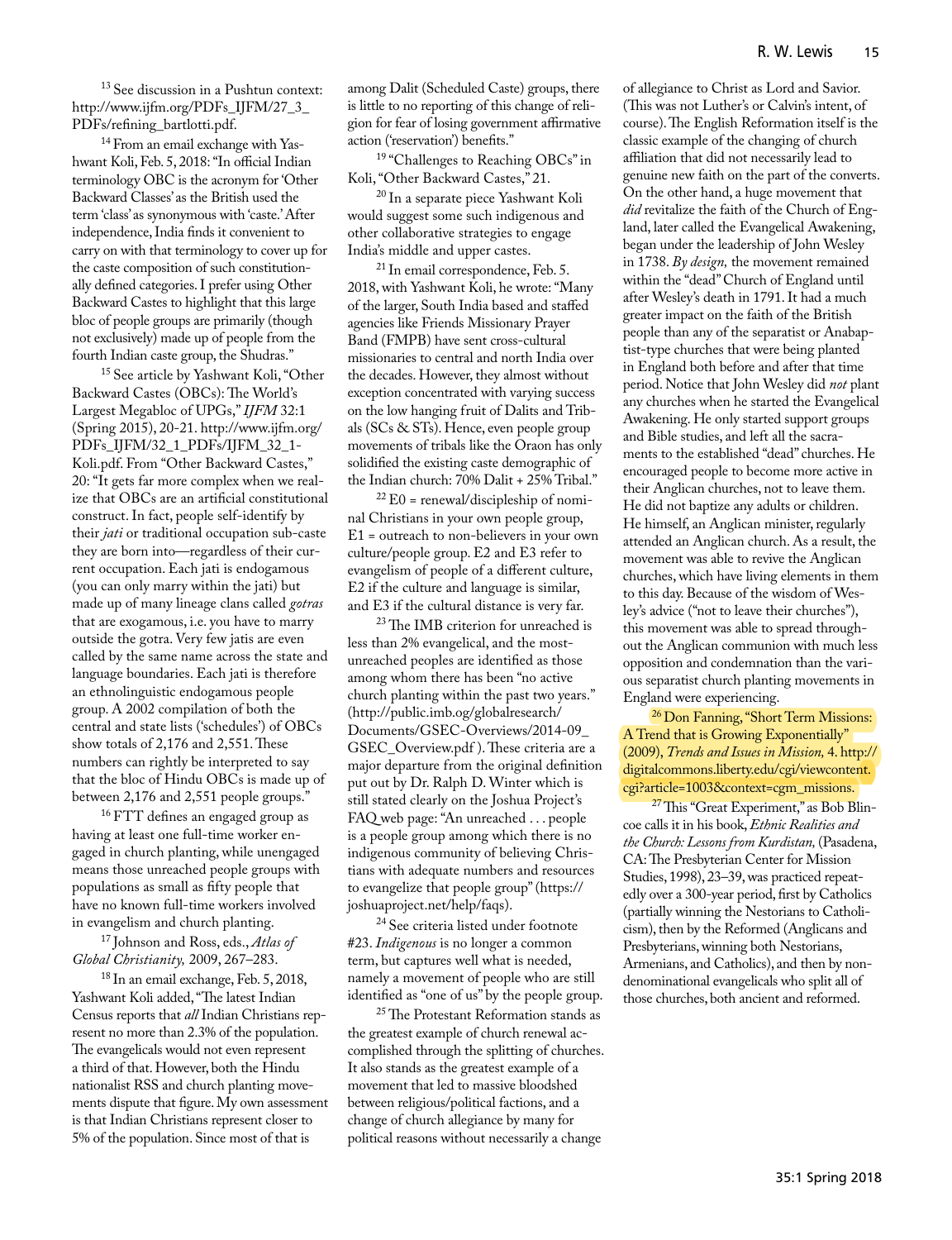## Excursus: How Church-Planting Strategies Can Derail Movements to Christ

### *by R. W. Lewis*

I are diseassed previously, in my article, Ebosing of the Frontier Mission Task" (p. 5), how counting churches planted instead of indigenous movements leads to the inaccurate categorizing of unreached people have discussed previously, in my article, "Losing Sight of the Frontier Mission Task" (p. 5), how counting **L** churches planted instead of indigenous movements groups. However, much more serious problems result when we consider how this change affects mission strategy.

Church planting is a term promoted for decades in the American church-growth movement. Typically, it assumes an *aggregate attractional church-formation model*—winning people to Christ, then aggregating these former strangers into a group. In this model, church planters hope to create a church large enough to attract more non-believers who then come to faith in church meetings. Individuals coming to Christ are inadvertently extracted from their families and friendship networks.

Forming a new community becomes the goal of churchplanting—a community based on meetings and programs. In many non-Western contexts, these new communities rarely replace all that the family networks provided, such as jobs and spouses. If there is conflict, these believers may be forced to recant to survive.

In the church-planting model, individual believers, instead of winning their families, often become alienated from them. Then the job of reaching out to non-believers is unconsciously transferred to the church and its leaders. Focus is diverted away from natural evangelism and discipleship; instead, it becomes a priority to have a worship team or a preacher good enough to attract new people.

A distinctly different missiological strategy is needed in achieving the goal of reproducing movements among frontier people groups. We need to see how church planting can actually derail new infant movements to Christ.

## Ways Church Planting Can Undermine Movements in Christian-Identity People Groups

I want to first show how this has happened among Christianized people groups. I will try to quickly synthesize some general missiological observations from Christian history, though brief and therefore perhaps a bit simplistic.

*1. Church planting tends to add denominations instead of starting movements.* Historically, missionary outreach to extensively Christianized areas has mostly consisted of setting up competing churches. This method has typically been followed regardless of the denomination sending the missionaries (Catholic, Reformed, Evangelical, etc.). Having many different types of churches is sometimes helpful, if the new churches are reaching disaffected and unchurched segments of the population especially if good relations instead of acrimony can be attained between the new and old denominations, and it is not seen as "sheep stealing."

- *2. Church planting can increase opposition to the gospel.*  Greater resistance to the gospel can result by using oppositional approaches to unrevived churches*.* For example, when the Reformation caused a split, opposition triggered the Catholic Counter-Reformation, which set in cement centuries of Catholic antipathy toward Protestant theology, practice, and even Bible translation. The separatist church movements in Europe, such as the Anabaptists, Pietists, and Puritans were persecuted by both Catholics and Protestants.
- *3. Church planting undermines the potential for movements by extracting individuals from their families to create new communities.* Planting evangelical churches, in the typical way described above, can be very counterproductive because it extracts people from their nominally-Christian families and existing Christian denominations. By creating antipathy to renewal in their families, the possibility of a movement taking off is decreased. Even with house churches, starting competing fellowships often splits not just churches but families as well. We need to try to avoid increasing the resistance to the gospel that we so often lament in these nominally Christianized people groups. If widespread opposition results in the people group, it shuts down the possibility of starting a movement and can get the missionary expelled from the country.
- *4. Church planting diverts mission efforts, perpetuating flawed strategies instead of starting renewal movements.* Unfortunately, the recent emphasis on church-planting has increasingly encouraged evangelical missionaries to see success *only* in terms of a *new* church. The former faith community is seen as inadequate for salvation and the new faith is seen as genuine; the other denominations are "old wine skins" and the newer church plants are "new wine skins" (Luke 5:37). The assumption is that new denominations are *required* for revival, which is not the case.
- *5. If we focus on counting churches planted, even large movements will not affect the unreached status of these Christian-identity groups because there are no new church structures to count.* Therefore, people belonging to renewal movements within Anglican, Lutheran, and Mar Thoma Indian Churches, who all have orthodox Protestant Trinitarian beliefs, would not be counted as a percentage of the evangelicals—much less the charismatic renewal movements within Orthodox or Catholic groups.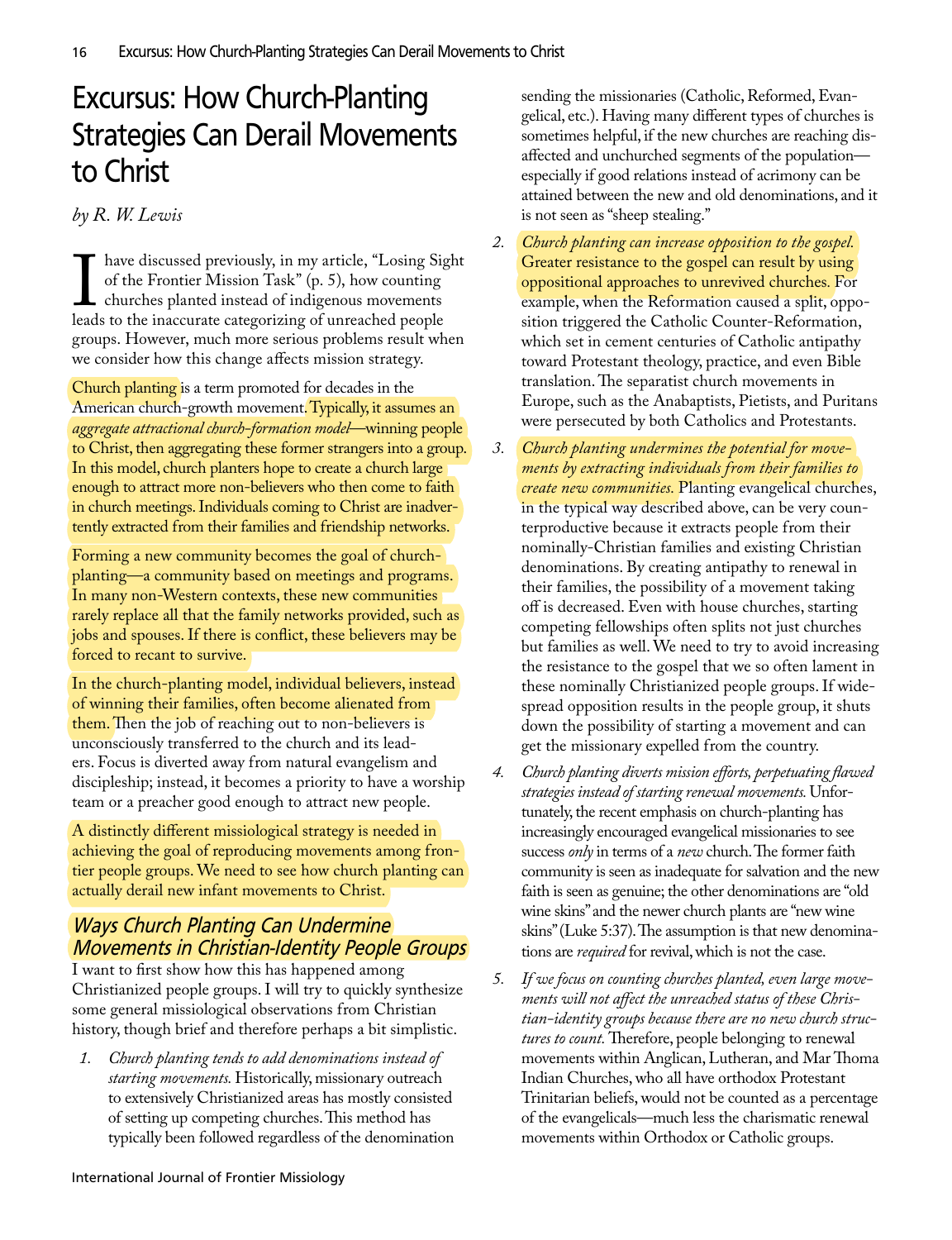# *T*<br>*T rue evangelical faith does not have to be separatist. A new faith does not*<br>*have an existing Christian identity.*<br> *need to establish its own separate churches in areas where people already have an existing Christian identity.*

### Alternatives To Church Planting Successfully Launch Renewal Movements in Christianized Cultures

*1. Direct evangelism of church members by their leaders who have themselves come to a renewed faith is the most common form of renewal movements in older denominations.* The best modern examples are the Pentecostal and charismatic movements, which have spread into multiple denominations and are the fastest growing form of Christianity today (according to Philip Jenkins in *The Next Christendom1 ).* Other recent examples are the Welsh revival or the revivals under Jonathan Edwards, Charles Finney, or D. L. Moody. Though fervor rarely lasts more than 50 years, all have had a long-term impact.

Regardless of the current secularization and deplorable state of faith in post-Christian Europe and other previously-Christianized peoples, they are nevertheless not in any worse state than has existed many times before in history. These groups have hundreds of years of exposure to Christianity and the Bible in their own languages and God is faithful to revive these groups. Historically, in such people groups, revivals have not come from foreign missionaries but through God raising up leaders among them to bring revival, like he raised up prophets in Israel.

Therefore, finding and supporting the people who can become the seeds of renewal in their own denominations is crucial, and here I include both Catholic and Orthodox parishes as well as Protestant. God is already working in many denominations through Spirit-led or charismatic movements. The Alpha Course has been very helpful in renewing faith from within. We can support Bible study movements in these churches, and publication of materials, etc., whether we join that church or not.

*2. New structures that develop within the older churches are the second most successful source of renewal of older denominations.* To be most successful, such structures need to develop alongside the church while affirming church membership, like disciple-making Bible studies and prayer movements. My grandparents were won to the Lord through the Christian Endeavor movement, an interdenominational youth revival movement that began in 1881 in one church and subsequently grew to over a million in a decade. It went global, impacting 67,000 churches by  $1906$ ,<sup>2</sup> and is still in existence today, though its impact has been almost eclipsed by the hiring of professional youth pastors in local churches.

The Evangelical Awakening (mentioned previously in footnote 21) is an excellent example of an effective renewal movement that can be copied. Winning hundreds of thousands, it transformed England and even led to the abolition of slavery. The German Pietists tried to get Wesley to split off his movement early on from his denomination, the Anglican church, but he refused to start new churches, or to baptize or marry people, and for fifty years he worked towards the revival of people within the Church of England. When the movement jumped to America, it formed a distinct denomination, which eventually caused the English "Methodists" to also form their own denomination. However, to this day, the Anglican Church of England bears evidence of the blessing of this movement, especially in its overseas churches.

Therefore, I suggest we can take a lesson from Christian history that *true evangelical faith does not have to be separatist.* A new faith does not need to establish its own separate churches in areas where people already have an existing Christian identity. The five pillars of evangelical faith (only scripture, only faith, only grace, only through Christ, and to the glory of God alone), and the hallmarks of the Evangelical Awakening (personal conversion, revivalism, and deep, lasting social reform), are seen in the global Protestant missionary movement that began in the wake of these revivals. Over the last 200 years, these characteristics of renewed faith have impacted the entire world and are still being used as vessels of renewal within formerly dead churches.

### Ways Church Planting Can Undermine Movements in Frontier People Groups

Now let's turn to planting churches in frontier people groups, which is significantly different than planting churches where there are already believers. These frontier people groups still need cross-cultural evangelism—either cross-cultural mission work by those from nearby cultures (E2) or by cross-cultural missionaries from distant cultures (E3). This need is very different than what is needed in post-Christian and Christianized people groups, who need E0 and E1 evangelism (renewal and outreach by the believers from within their culture).

*1. Tracking churches planted gives a false impression of progress toward movements.* If our demography is tracking the number of evangelical churches planted then that is what our missionaries will seek to do. Most evangelical church plants still consist of aggregate churches, made up of people who have been extracted or expelled from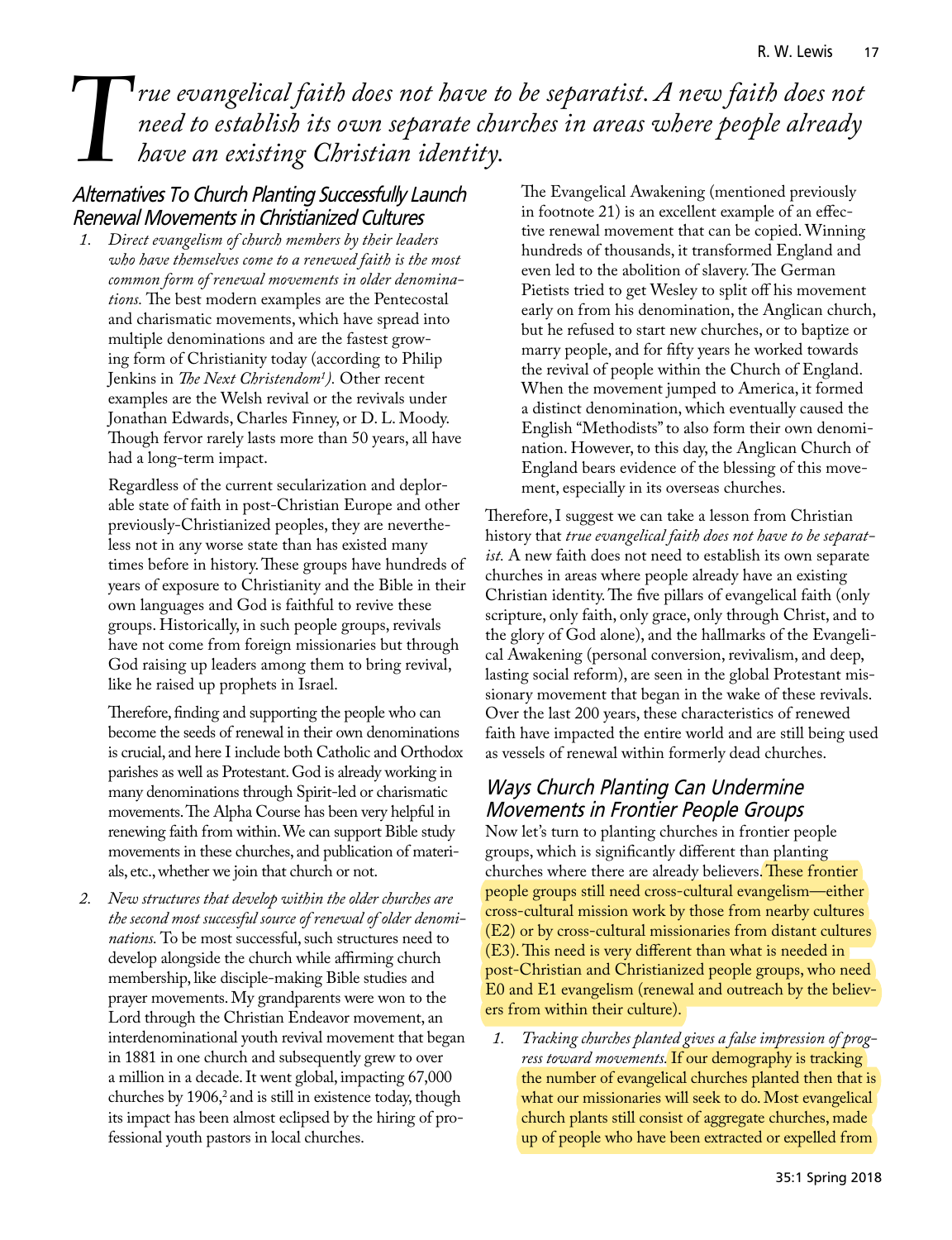*M* ost evangelical church plants are aggregates of people who have been extracted or expelled from their families and communities. Little influence remains, and movements are unlikely to result. *extracted or expelled from their families and communities. Little influence remains, and movements are unlikely to result.*

their families and communities and who as a result have little remaining influence with them. Because this is the case, movements are unlikely to result no matter how contextualized the new church is.

For example, in North Africa, my husband and I discovered it was fairly easy to pull together random unrelated believers into a small Bible study group and call it a church. Coming from the West, where church-planting is usually seen as a gathering-ofa-group process, our flawed ecclesiology set us on a doomed course. We thought we were making progress toward a movement.

We wrongly assumed that a contextualized church, even if members were extracted from their families/networks, was the same as an indigenous church and would automatically spread. Not true. We found that such aggregate church-groups, made up of former strangers, no matter how contextual, were born sterile. They did not propagate. They did not turn into a self-sustaining indigenous movement. Most aggregate groups died in less than ten years or hung on without multiplying.

*2. Forming a new contextualized church competes with the maintenance of familial relationships.* As it turned out, helping new believers maintain their existing relationships with their family and friends was more important for replication than contextualizing religious forms to the culture. Until the yeast of the gospel begins to spread through whole families and whole communities, the people group itself will not be reached, no matter how many church plants are started.

We did not understand that the most important thing is not what *forms* are being used, but *how* the gospel is spreading and is perceived. The people group is reached when they see the gospel as "our faith" not "the foreigners' faith," and spreads rapidly from family to family, as finally happened in China.

*3. Our demographics can inadvertently promote extraction evangelism.* The irony is that genuine indigenous movements to Christ are less likely to be recognized or show up as progress in our databases if we singularly track churches planted. Only aggregate churches of extracted believers will look like progress, even though they actually are not. So, tracking the number of evangelical churches planted leads to inaccurate conclusions and flawed mission strategies in *both* Christianized and unreached people groups.

Dan Scribner of Joshua Project has rightly pointed out that we can think of "reached-ness" in terms of the capacity within a people group to evangelize the rest of that group. This capacity requires that those becoming believers are still considered belongers and have ongoing relationships with the rest of their people group. They may not even look like "real Christians" since they don't appear like the other extracted Westernized Christian believers who may have come from their people, though their faith is equally genuine.

Even if believers reach 2% of the population in an unreached people group, it has proved insufficient to result in ongoing movements if they are a part of encapsulated churches of extracted believers. Unfortunately, this result happened in Japan and in a number of Indian people groups, where the gospel then ceased to spread. After a few generations, Christian Japanese have become essentially a new separate people group. For a people group to be reached, it must acknowledge at some point that many of their own people are following Christ, even if there is ongoing resistance.

## In Conclusion

If current definitions of progress with UPGs narrowly define progress in terms of planting new churches, they inadvertently promote extraction evangelism because the only way to succeed in getting a people group off of the UPG list is to draw people out of their families and communities into new distinct, evangelical churches. So, for example, in Scotland, France, or Spain, no movement to Christ will count (on some of these demographic databases) unless extracted evangelical churches are being planted. In Hindu or Muslim areas likewise, workers will be encouraged to pull disparate believers together into churches that can be counted rather than to start disciple-making movements of witnesses with no traditional church structures.

All this is to say that counting the number of evangelical churches planted sets us on bad missiological rails in both Christianized/post-Christian people groups and in frontier unreached people groups. It distracts from the only definitive question: is there a self-sustaining indigenous movement to Christ in this people group, capable of reaching the rest of the whole group, or not? It is very encouraging to hear that the IMB is moving toward using this criterion for unreached people groups.

Although there has been some attempt lately to explain the term church planting in ways that would include indigenous